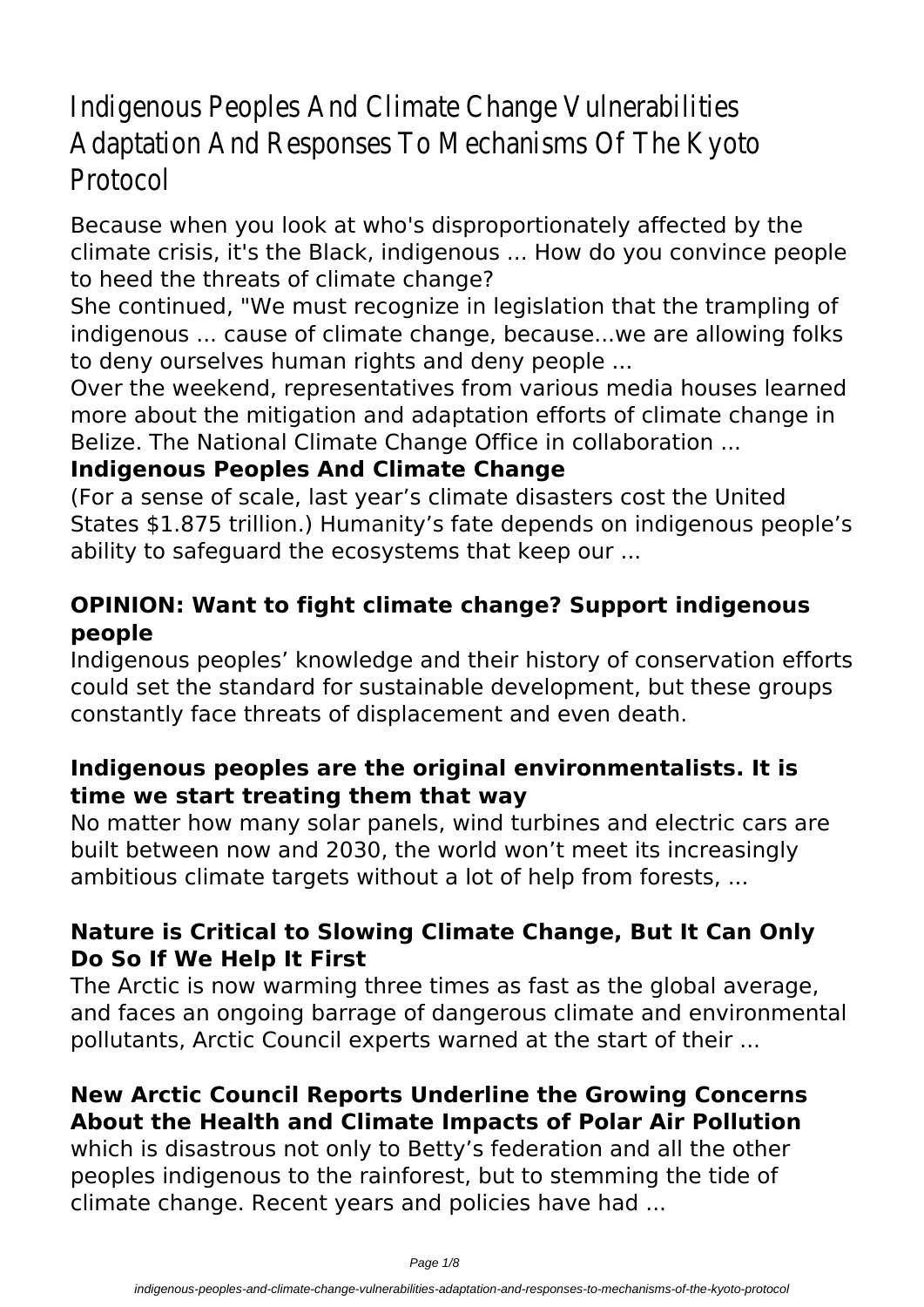## **The Amazon's Greatest Allies Against Climate Change Are Its Indigenous Peoples And... Modern Technology**

COP26 President Alok Sharma's video address at the World Humanitarian Forum, on the need to act now against the threat of climate change to ensure a sustainable, inclusive and resilient future.

#### **Delivering for the most vulnerable to the effects of climate change at COP26**

Over the weekend, representatives from various media houses learned more about the mitigation and adaptation efforts of climate change in Belize. The National Climate Change Office in collaboration ...

## **Climate Change and its Effects!**

Alexandria Ocasio-Cortez faulted the rejection of "indigenous rights" and ... of racial justice is a cause of climate change because we are allowing people and we are allowing folks to deny ...

#### **AOC says 'trampling' of 'indigenous rights' and 'racial justice' is a cause of climate change**

They claim it will mitigate climate change and save our environment, but they're wrong. It is vital that we stop evicting indigenous peoples from the lands they manage, and start recognising ...

#### **Plan to displace 300 million Indigenous people to be discussed at Joe Biden's virtual summit**

Gov. Jared Polis last week told the Colorado Springs Gazette that he would veto Senate Bill 200 — a major bill to fight climate change and help Colorado's Indigenous, Black, and communities of color ...

#### **Polis is failing to deliver on campaign promises on renewables and climate change**

"We must recognize in legislation that the trampling of indigenous ... of climate change," Ocasio-Cortez continued. "We are allowing folks to deny ourselves human rights and deny people ...

#### **Alexandria Ocasio-Cortez says racial injustice and 'trampling of Indigenous rights' are causes of climate change**

While humanity is scrambling to prevent the cascading effects of climate change ... expense of the land rights and livelihoods of indigenous peoples, Survival says. It works "in partnership ...

## **Africa: More Protected Areas Not the Solution to Climate Change - Survival International**

Page 2/8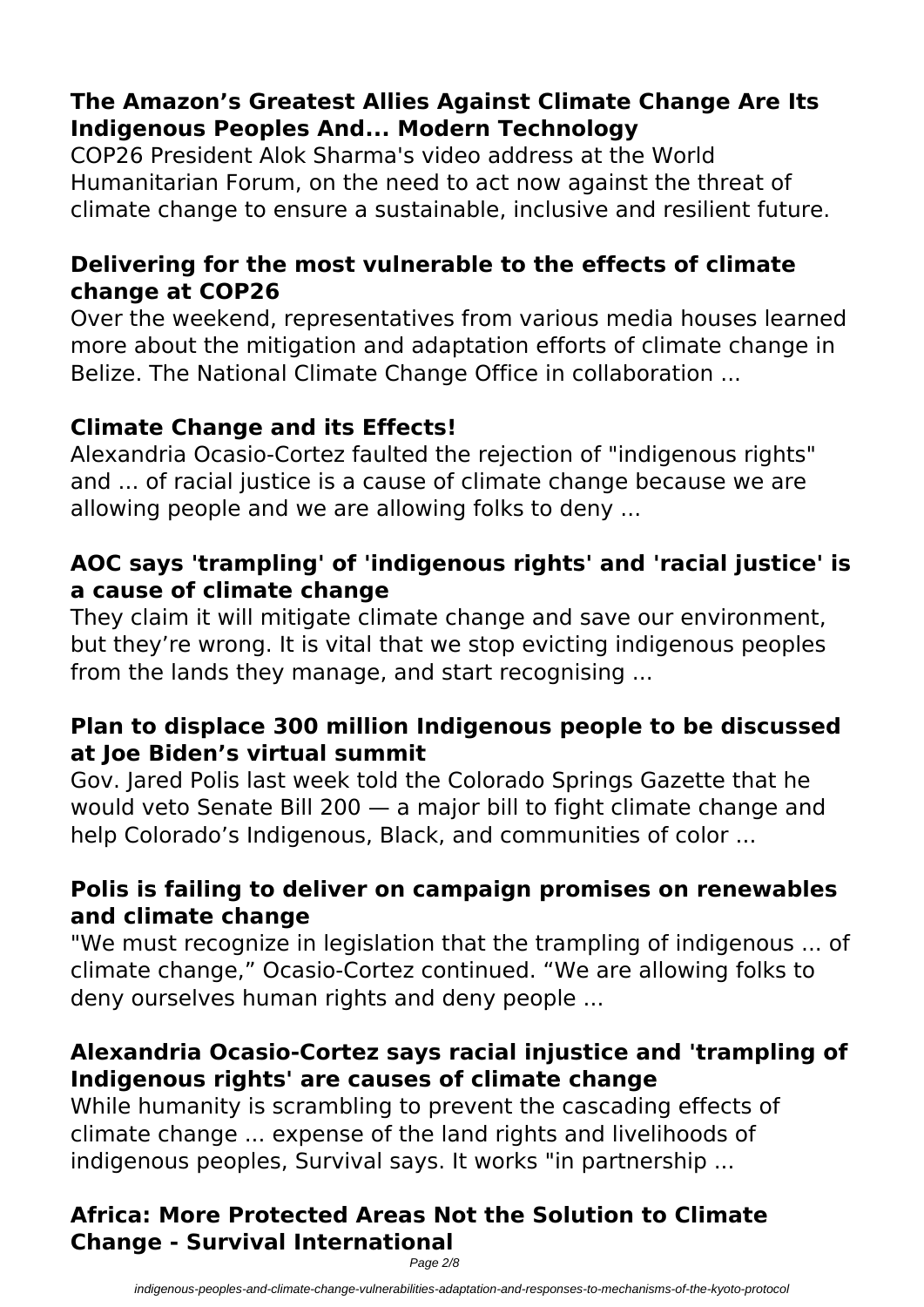PhD and author of A Field Guide to Climate Anxiety Climate change and its effects are not experienced uniformly. In the Global North, Black, Indigenous and people of colour (BIPOC) are ...

#### **Does the climate change movement have a diversity, equity and inclusion problem?**

Black, Indigenous and people of color, or BIPOC, and low-income populations disproportionately bear the issues born from climate change, according to Michael Mascarenhas, UC Berkeley associate ...

#### **UC Berkeley professor, students discuss inequitable issues of climate change**

Dutton's climate change scepticism and attitudes toward First Nations people could prevent meaningful cooperation with many nations. For the Pacific Islands, climate change is an existential ...

#### **With Dutton in defence, the Morrison government risks progress on climate and Indigenous affairs**

Because when you look at who's disproportionately affected by the climate crisis, it's the Black, indigenous ... How do you convince people to heed the threats of climate change?

## **Youth climate-change organizer on why saving planet Earth 'is not only Gen Z's fight'**

Tensions between farmers and indigenous tribes are heating up in the Klamath Basin, where climate change and environmental damage have resulted in extreme drought ...

#### **Klamath Basin water crisis: A microcosm for climate change in the West**

More than 60 Brazilian bishops who work in the Amazon presented the Brazilian Senate with a letter recommending that the country's upper house withdraw a bill because it threatens extensive damage to ...

#### **Amazon bishops say bill threatens Brazil's Indigenous peoples, forest**

She continued, "We must recognize in legislation that the trampling of indigenous ... cause of climate change, because...we are allowing folks to deny ourselves human rights and deny people ...

Dutton's climate change scepticism and attitudes toward First Nations people could prevent meaningful cooperation with many nations. For

Page 3/8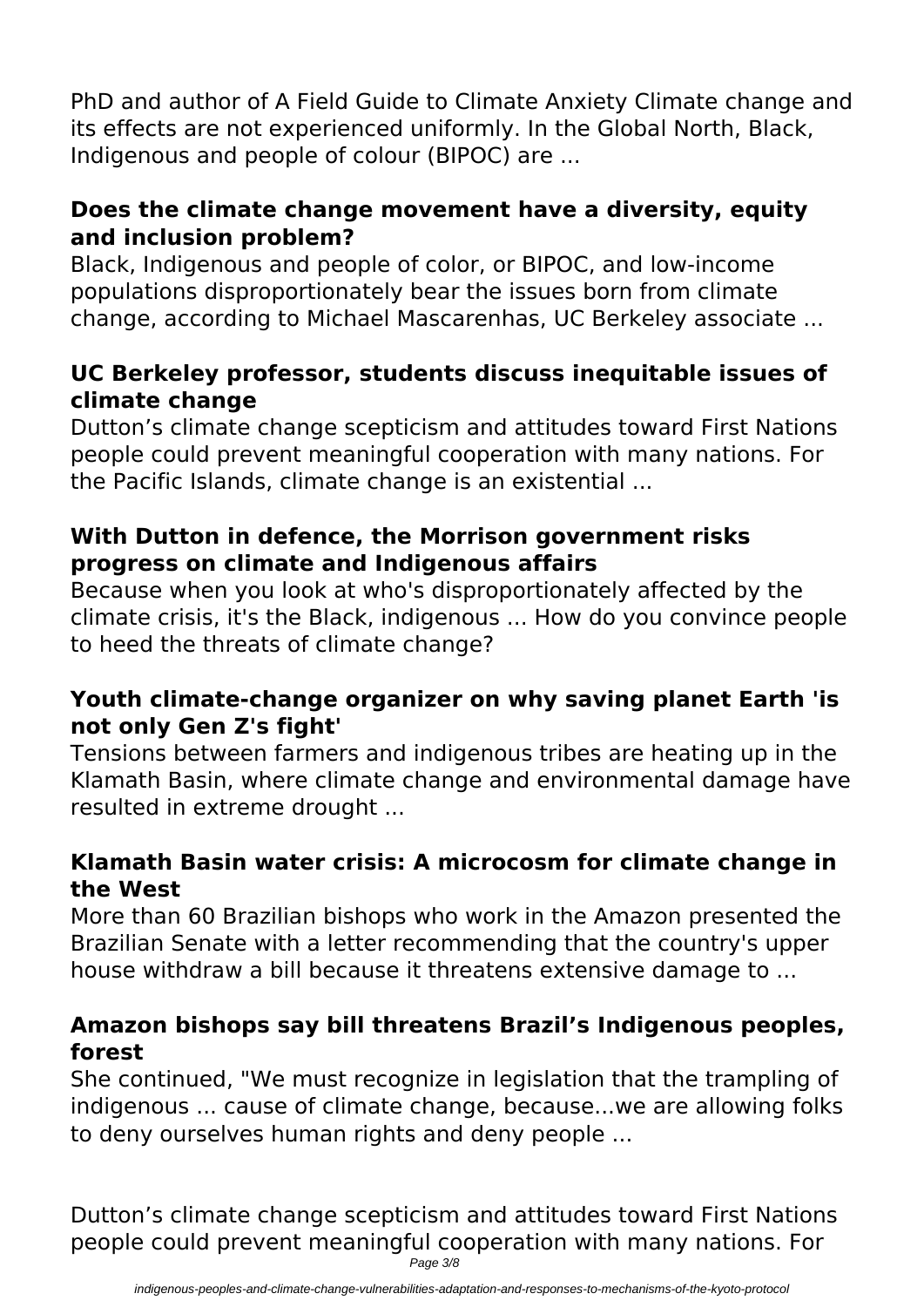# the Pacific Islands, climate change is an existential ...

#### **Indigenous Peoples And Climate Change**

(For a sense of scale, last year's climate disasters cost the United States \$1.875 trillion.) Humanity's fate depends on indigenous people's ability to safeguard the ecosystems that keep our ...

#### **OPINION: Want to fight climate change? Support indigenous people**

Indigenous peoples' knowledge and their history of conservation efforts could set the standard for sustainable development, but these groups constantly face threats of displacement and even death.

#### **Indigenous peoples are the original environmentalists. It is time we start treating them that way**

No matter how many solar panels, wind turbines and electric cars are built between now and 2030, the world won't meet its increasingly ambitious climate targets without a lot of help from forests, ...

#### **Nature is Critical to Slowing Climate Change, But It Can Only Do So If We Help It First**

The Arctic is now warming three times as fast as the global average, and faces an ongoing barrage of dangerous climate and environmental pollutants, Arctic Council experts warned at the start of their ...

## **New Arctic Council Reports Underline the Growing Concerns About the Health and Climate Impacts of Polar Air Pollution**

which is disastrous not only to Betty's federation and all the other peoples indigenous to the rainforest, but to stemming the tide of climate change. Recent years and policies have had ...

#### **The Amazon's Greatest Allies Against Climate Change Are Its Indigenous Peoples And... Modern Technology**

COP26 President Alok Sharma's video address at the World Humanitarian Forum, on the need to act now against the threat of climate change to ensure a sustainable, inclusive and resilient future.

#### **Delivering for the most vulnerable to the effects of climate change at COP26**

Over the weekend, representatives from various media houses learned more about the mitigation and adaptation efforts of climate change in Belize. The National Climate Change Office in collaboration ...

# **Climate Change and its Effects!**

Page 4/8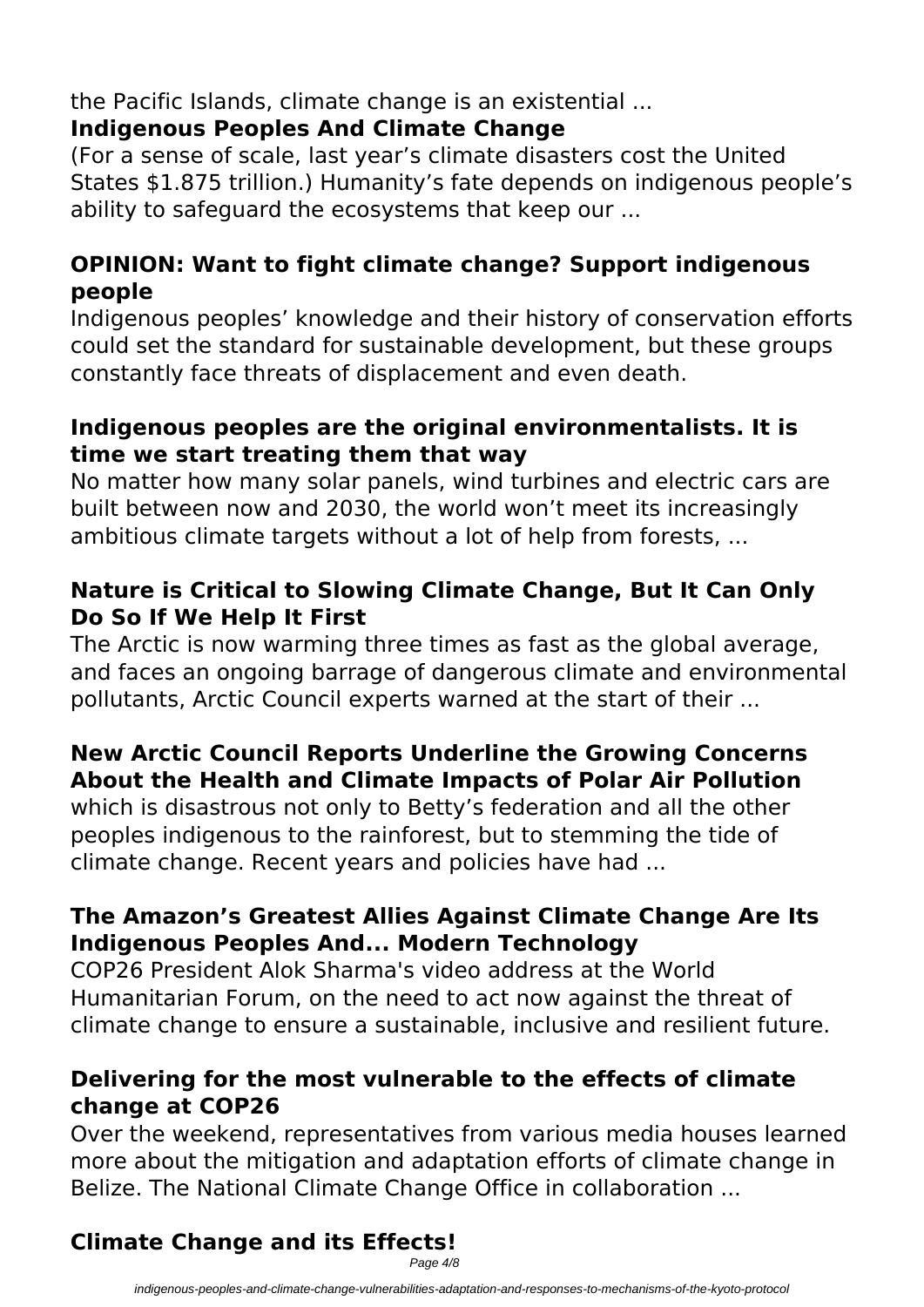Alexandria Ocasio-Cortez faulted the rejection of "indigenous rights" and ... of racial justice is a cause of climate change because we are allowing people and we are allowing folks to deny ...

#### **AOC says 'trampling' of 'indigenous rights' and 'racial justice' is a cause of climate change**

They claim it will mitigate climate change and save our environment, but they're wrong. It is vital that we stop evicting indigenous peoples from the lands they manage, and start recognising ...

#### **Plan to displace 300 million Indigenous people to be discussed at Joe Biden's virtual summit**

Gov. Jared Polis last week told the Colorado Springs Gazette that he would veto Senate Bill 200 — a major bill to fight climate change and help Colorado's Indigenous, Black, and communities of color ...

## **Polis is failing to deliver on campaign promises on renewables and climate change**

"We must recognize in legislation that the trampling of indigenous ... of climate change," Ocasio-Cortez continued. "We are allowing folks to deny ourselves human rights and deny people ...

## **Alexandria Ocasio-Cortez says racial injustice and 'trampling of Indigenous rights' are causes of climate change**

While humanity is scrambling to prevent the cascading effects of climate change ... expense of the land rights and livelihoods of indigenous peoples, Survival says. It works "in partnership ...

## **Africa: More Protected Areas Not the Solution to Climate Change - Survival International**

PhD and author of A Field Guide to Climate Anxiety Climate change and its effects are not experienced uniformly. In the Global North, Black, Indigenous and people of colour (BIPOC) are ...

#### **Does the climate change movement have a diversity, equity and inclusion problem?**

Black, Indigenous and people of color, or BIPOC, and low-income populations disproportionately bear the issues born from climate change, according to Michael Mascarenhas, UC Berkeley associate ...

# **UC Berkeley professor, students discuss inequitable issues of climate change**

Dutton's climate change scepticism and attitudes toward First Nations Page 5/8

indigenous-peoples-and-climate-change-vulnerabilities-adaptation-and-responses-to-mechanisms-of-the-kyoto-protocol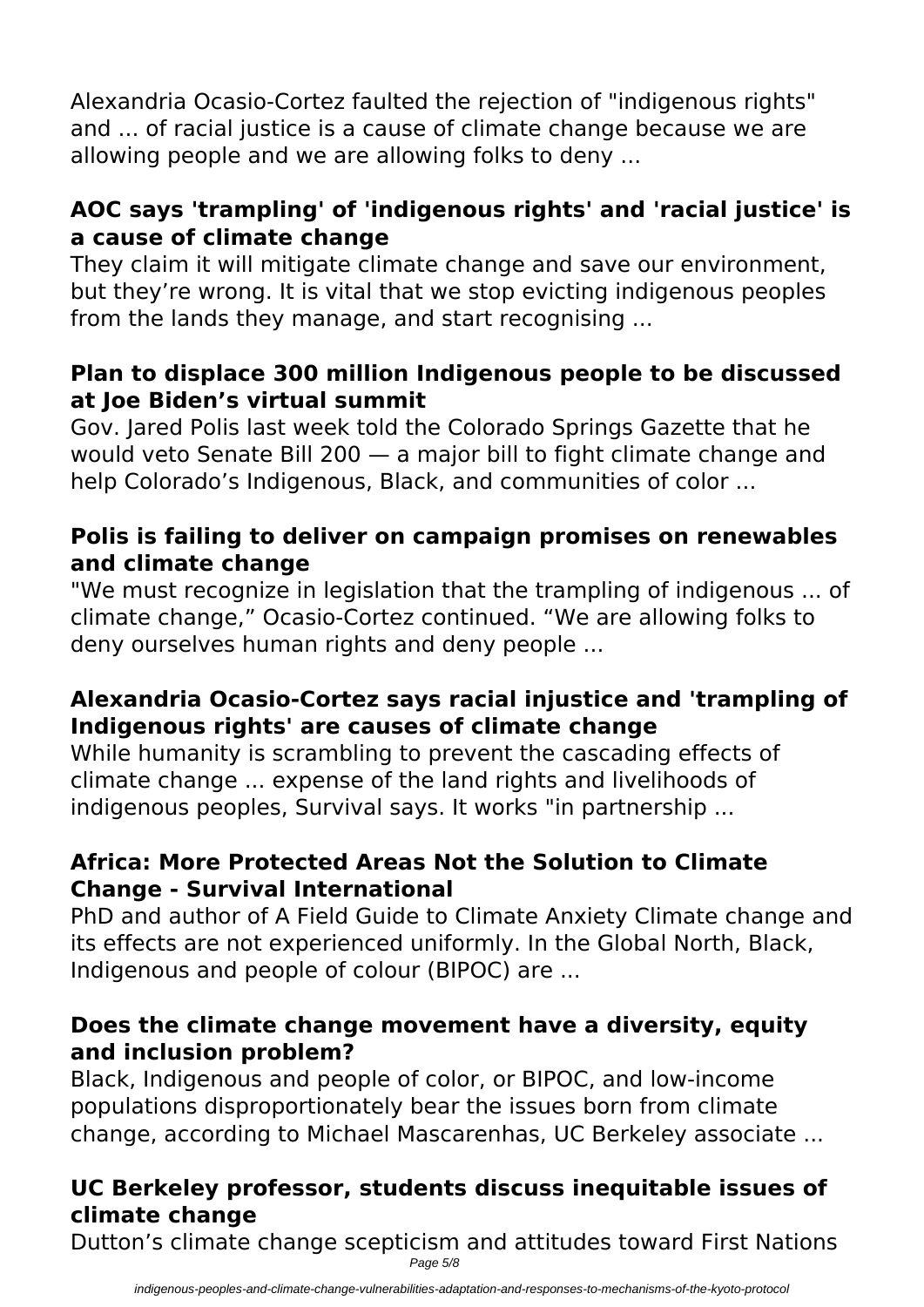people could prevent meaningful cooperation with many nations. For the Pacific Islands, climate change is an existential ...

#### **With Dutton in defence, the Morrison government risks progress on climate and Indigenous affairs**

Because when you look at who's disproportionately affected by the climate crisis, it's the Black, indigenous ... How do you convince people to heed the threats of climate change?

#### **Youth climate-change organizer on why saving planet Earth 'is not only Gen Z's fight'**

Tensions between farmers and indigenous tribes are heating up in the Klamath Basin, where climate change and environmental damage have resulted in extreme drought ...

#### **Klamath Basin water crisis: A microcosm for climate change in the West**

More than 60 Brazilian bishops who work in the Amazon presented the Brazilian Senate with a letter recommending that the country's upper house withdraw a bill because it threatens extensive damage to ...

#### **Amazon bishops say bill threatens Brazil's Indigenous peoples, forest**

She continued, "We must recognize in legislation that the trampling of indigenous ... cause of climate change, because...we are allowing folks to deny ourselves human rights and deny people ...

No matter how many solar panels, wind turbines and electric cars are built between now and 2030, the world won't meet its increasingly ambitious climate targets without a lot of help from forests, ...

Black, Indigenous and people of color, or BIPOC, and low-income populations disproportionately bear the issues born from climate change, according to Michael Mascarenhas, UC Berkeley associate ...

Tensions between farmers and indigenous tribes are heating up in the Klamath Basin, where climate change and environmental damage have resulted in extreme drought ...

#### **Delivering for the most vulnerable to the effects of climate change at COP26 The Amazon's Greatest Allies Against Climate Change Are Its Indigenous Peoples And... Modern Technology**

which is disastrous not only to Betty's federation and all the other peoples indigenous to the rainforest, but to stemming the tide of climate change. Recent years and policies have had... Indigenous peoples are the original environmentalists. It is time we start treating them that With Dutton in defence, the Morrison government risks progress on climate and Indigenous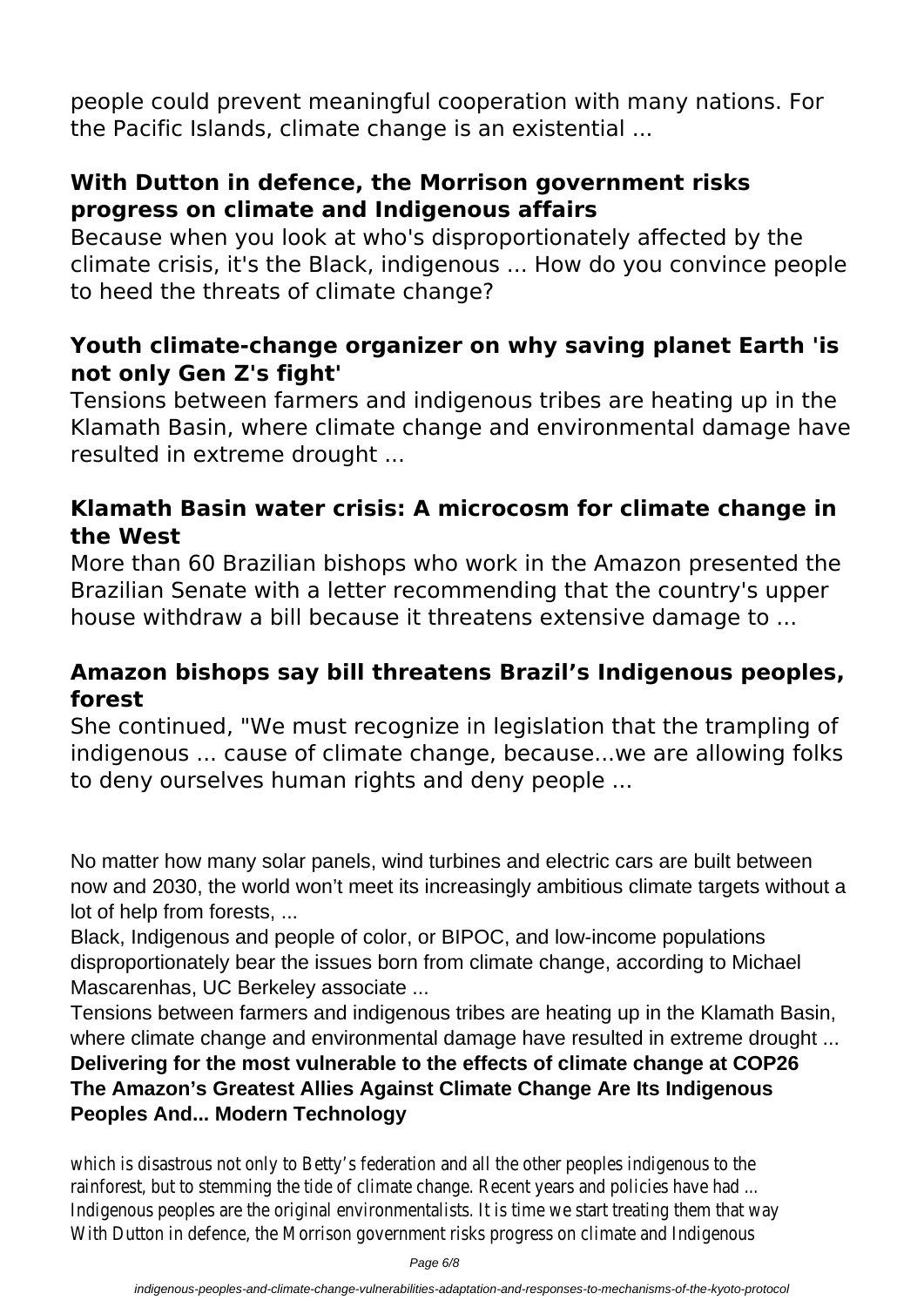#### affairs

PhD and author of A Field Guide to Climate Anxiety Climate change and its effects are not experienced uniformly. In the Global North, Black, Indigenous and people of colour (BIPOC) are ...

Does the climate change movement have a diversity, equity and inclusion problem?

**Indigenous peoples' knowledge and their history of conservation efforts could set the standard for sustainable development, but these groups constantly face threats of displacement and even death.**

**UC Berkeley professor, students discuss inequitable issues of climate change**

**They claim it will mitigate climate change and save our environment, but they're wrong. It is vital that we stop evicting indigenous peoples from the lands they manage, and start recognising ...**

**Nature is Critical to Slowing Climate Change, But It Can Only Do So If We Help It First**

**Youth climate-change organizer on why saving planet Earth 'is not only Gen Z's fight'**

#### **Climate Change and its Effects!**

More than 60 Brazilian bishops who work in the Amazon presented the Brazilian Senate with a letter recommending that the country's upper house withdraw a bill because it threatens extensive damage to ...

#### **Amazon bishops say bill threatens Brazil's Indigenous peoples, forest New Arctic Council Reports Underline the Growing Concerns About the Health and Climate Impacts of Polar Air Pollution**

Alexandria Ocasio-Cortez faulted the rejection of "indigenous rights" and ... of racial justice is a cause of climate change because we are allowing people and we are allowing folks to deny ...

**Alexandria Ocasio-Cortez says racial injustice and 'trampling of Indigenous rights' are causes of climate change**

**Polis is failing to deliver on campaign promises on renewables and climate change** (For a sense of scale, last year's climate disasters cost the United States \$1.875 trillion.) Humanity's fate depends on indigenous people's ability to safeguard the ecosystems that keep our ...

**Plan to displace 300 million Indigenous people to be discussed at Joe Biden's virtual summit Africa: More Protected Areas Not the Solution to Climate Change - Survival International The Arctic is now warming three times as fast as the global average, and faces an ongoing barrage of dangerous climate and environmental pollutants, Arctic Council experts warned at the start of their ...**

**Gov. Jared Polis last week told the Colorado Springs Gazette that he would veto Senate Bill 200 a major bill to fight climate change and help Colorado's Indigenous, Black, and communities of color ...**